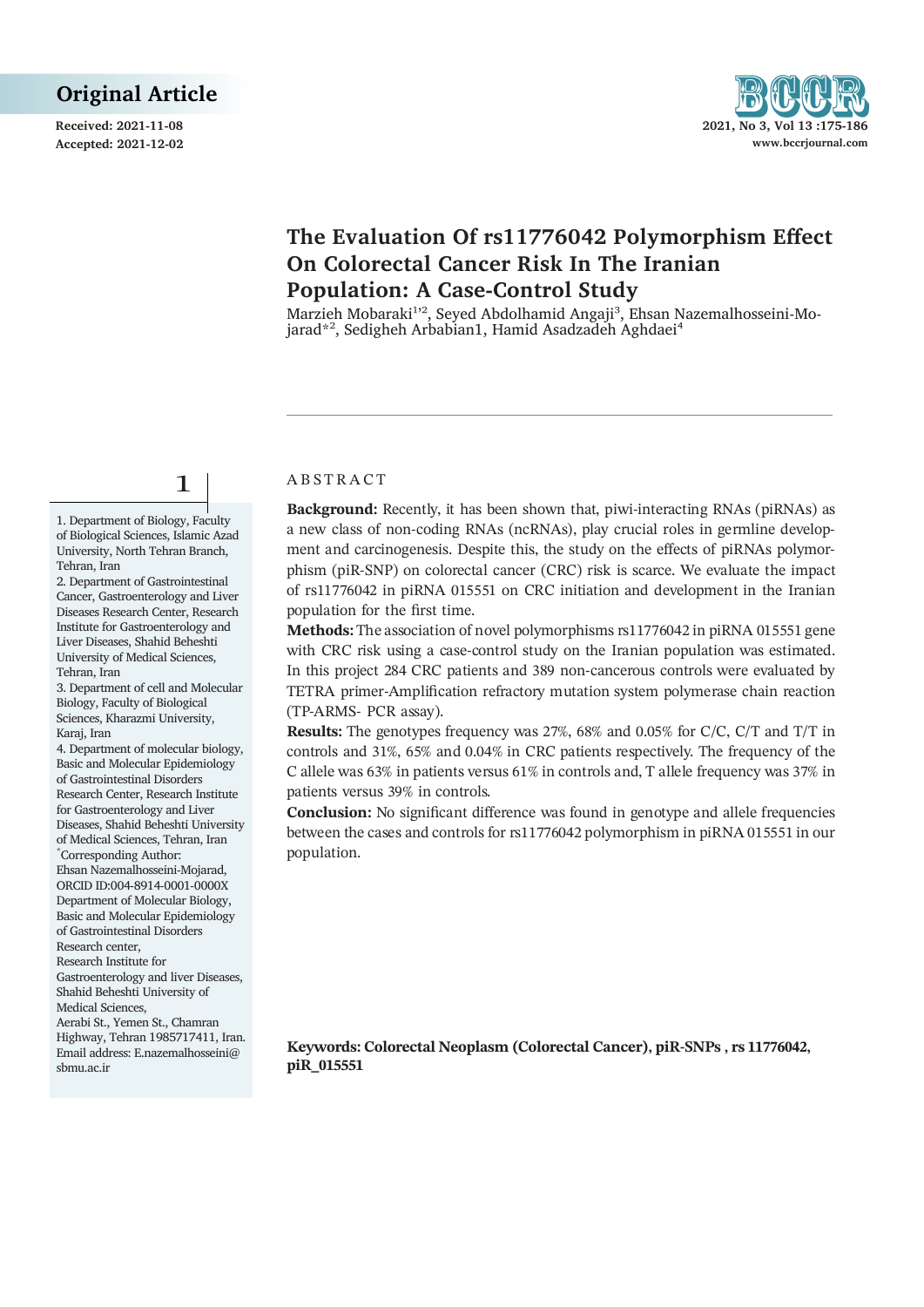# **INTRODUCTION:**

CRC is the third common cancer in men and the second common cancer in women [1], and also, the third cause of cancer-related death worldwide [2]. Previous studies indicated that numerous risk factors such as meat consumption, inflammatory bowel disease, Diabetes mellitus (DM), smoking, physical inactivity, genetic factors, inadequate fiber intake, heavy alcohol consumption, dietary patterns, obesity, epigenetic and genetic are the factors responsible for CRC susceptibility [3,4]. But the mechanism, which is to initiate CRC formation and development, is not clearly detected yet [5].

The prevalence of CRC will arise in the last decades [6], so it is necessary to pay serious attention to this common deadly cancer. In 2020, there were about 104,610 newly diagnosedCRC and 43,340 rectal cancers in the US [7]. Approximately 53,200 cases were died from CRC in 2020, including 3,640 men and women younger than age 50 [7]. Despite advances in different treatment methods such as resection surgery, chemotherapy and, radiotherapy, the survival rate of CRC patients is low and early detection of CRC is crucial to reduce the rate of morbidity of the population. Detection of CRC is so hard in the first stage of cancer because the symptoms are rare in early-stage, So, about 61% of patient have metastasis when CRC diagnosed. Their survival rate is about 90% for 5-years according to data released by the National Cancer Institute (2006–2012) [8].

According to recent research, the elementary cause of death is metastasis and recurrence in CRC patients [9]. Previously, a new class of non-coding RNAs (ncRNAs) named (piRNAs) or Piwi-interacting RNAs, which are explain by a 3′-terminal 2 ′ -O-methylation,have been discovered [10,11]. piRNAs known by this name because of their characteristics of specific relation with the Piwi proteins, but not the Ago subfamily [12,13]. PIWI-interacting RNAs (piRNAs) are a new class of small non-coding RNAs that has 24-31 nucleotides long.PIWI proteins bind to piRNAs to produce piRNA/piwi complex [14]. The process of post-transcriptional regulation occurs in the cytoplasm. The complex which, named piRISC (piR-

NA-induced silencing complex), protects genome integrity through binding to transposable elements as well as lncRNAs and mRNAs [15]. Initially, the researchers have been thinking that piRNAs only are in germ cells, but ongoing studies indicated that piRNAs are in different human cells and tissues, such as brain tissues and cardiac progenitor cells [16,17]. Furthermore, found that piRNAs are abnormally express in tumor cells [18,19]. So, it proposed that piRNAs play an important role in the forming of tumours, proliferation, and cell migration [20,21].

There are more than 30,000 piRNA isoforms described in the human genome, and it is presumed that the most variant regulatory subgroup of noncoding RNAs are piRNAs [22-24]. Although for several years the functions of piRNAs were focused only on the genome integrity and development of germinal stem cells [25-27], the tasks of piRNAs and PIWI proteins as epigenetic regulators have started to emerge and observed that a subset of piRNAs also implicated in the regulation of protein-coding genes [28-31].

Many researchers found that the piRNAs are express in germline cells in a wide range [32]. Newly, high throughput sequencing shows that the signalling pathway of piRNAs is active in somatic cells either, particularly in human cancers [33-36]. Hence, these findings proposed that piRNAs could participate in carcinogenesis.

PiRNAs have been related to mechanisms leading to cancer, included encourage proliferative signalling, avoiding growth suppressors, invasion activation, and metastasis [37-40].

Chu et al. based on previous findings [41,42], searched on all known human piRNAs which were available in the public piRNA Bank database, and they have chosen seven piRNAs according to the Hap Map database and 1000 Genome project. They found that rs11776042 in piR-015551 had a decreasing effect on CRC risk in an additive model significantly. In addition, they suggested that rs11776042 from piR-015551 has a direct effect on CRC development[43].

In accordance with previous findings [43], we hypothesize if rs11706042 in piR-015551 could affect CRC risk in the Iranian population either, so in the present study, we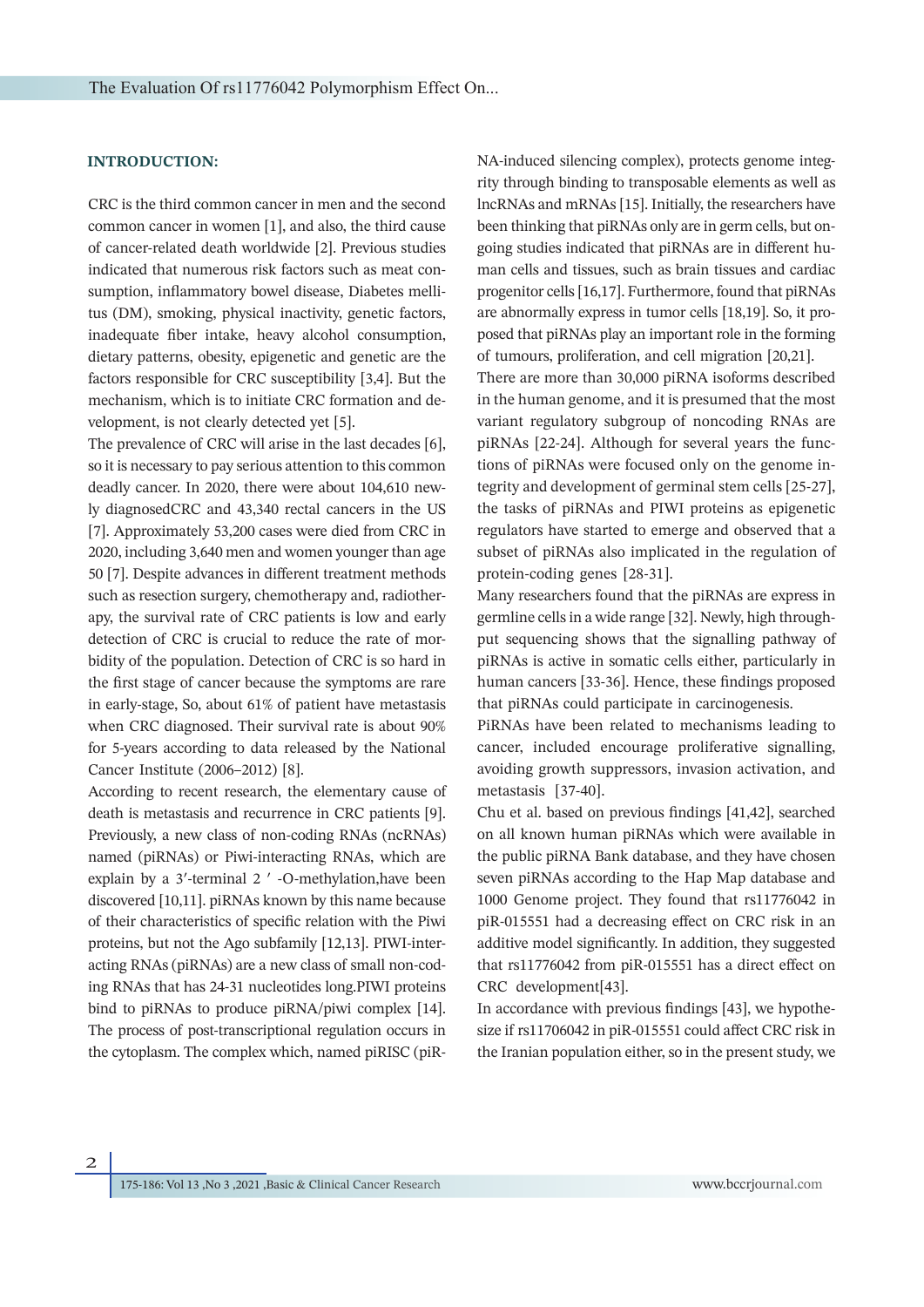have done genotyping on rs11776042 from piR-015551 in CRC patients and non-cancerous individuals to determine the relationship between this piR-SNP and risk of CRC in our selected Iranian population.

#### **2. MATERIALS AND METHODS**

#### 2.1 Ethics statement

This study conduct under the ethics committee of Shahid Beheshti University of Medical Science (SBMU) and Taleghani General Hospital (Code IR.SBMU.RIGLD. REC.1396.182). Written consent took from the person who was take part as a case or control in our project. 2.2 Study subjects:

A total of 284 CRC patients and 389 non-cancerous controls were selected randomly in our case-control study. The cases choose from patients referred to Taleghani General Hospital, Tehran, Iran, between 2013 and 2016. For DNA extraction,peripheral blood(5ml) obtained from patients and non-cancerous controls were matched for sex and age (p>.05) and have been collected in ethylene-diamine tetra acetic acid (EDTA) tubes.

All participants were initially being Iranian. The person who used to smoking daily about one year or more in their life considered as ever smoker, and the others never named smokers and who considered as drinker used to consume one or more alcoholic drinks in a week for about 1 year, the other participants were considered as non-drinkers.

The epidemiological characteristics of controls and CRC patients, including sex, age, literacy, marital status, grade, principal occupation, ethnicity, stage, and familial cancer history of participants gathered by the consulter and are summarized in table 1. There were not any apparent differences between CRC cases and controls in epidemiological characteristics.

For validation of CRC, colonoscopy and histopathology tests done on the biopsy tissues. Also, the patients who had radiation or chemotherapy in the past were excluded from our study. Clinical information composed of tumor size, the stage of cancer, metastasis, and differ-

**Table 1.** Demographic data and clinical characteristics of case and controls for CRC risk

|                               | CRC patients (n=389) | Non-cancer controls(n=284) |  |
|-------------------------------|----------------------|----------------------------|--|
| Median age, years             | $53.1 + -14.6$       | $50.2 + -15.2$             |  |
| <b>Sex</b>                    |                      |                            |  |
| Male                          | 202(52.07%)          | 159(56%)                   |  |
| Female                        | 187(47.93%)          | 125(44%)                   |  |
| Primary tumor location        |                      |                            |  |
| Colon                         | 68%                  |                            |  |
| Rectum                        | 21%                  |                            |  |
| Cecum                         | 11%                  |                            |  |
| <b>Differentiation status</b> |                      |                            |  |
| Well-differentiated           | 42%                  |                            |  |
|                               |                      |                            |  |
| Moderator                     | 24%                  |                            |  |
| Differentiated                | 4%                   |                            |  |
|                               |                      |                            |  |
| Poorly differentiated         | 30%                  |                            |  |
| Not differentiated            | $\bf{0}$             |                            |  |
| <b>Clinical stages, TNM</b>   |                      |                            |  |
| 1                             | 11%                  |                            |  |
| $\mathbf{I}$                  | 54%                  |                            |  |
| <b>IIIC</b>                   | 26%                  |                            |  |
| ${\rm IV}$                    | $9\%$                |                            |  |

Abbreviation: CRC, colorectal cancer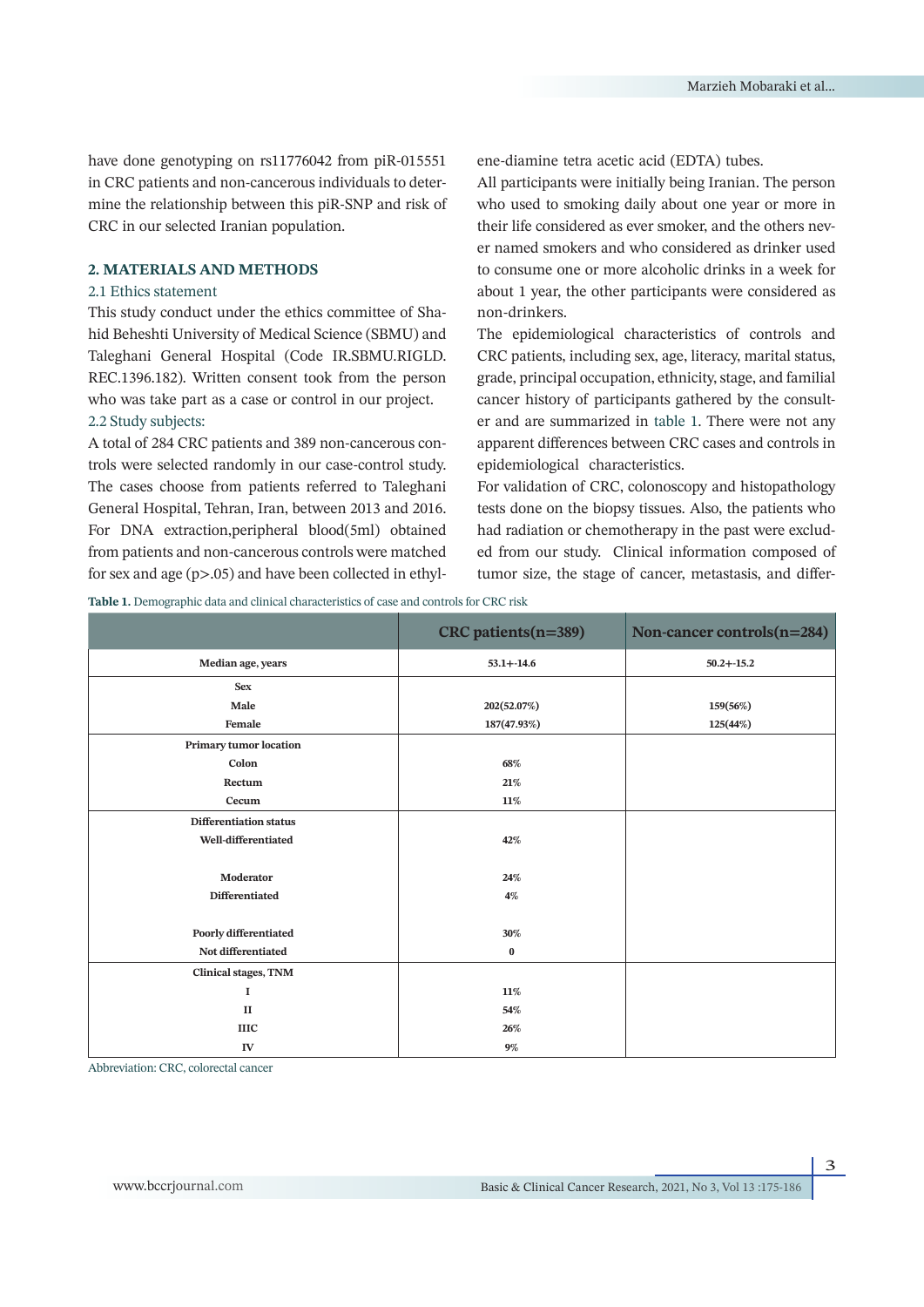entiation status have been gathered. It is important to emphasize that control group subject should have no evidence of cancer in their family history or inflammatory diseases such as Crohn s colitis or ulcerative colitis. The control group's and cases had the same age, gender, ethnicity, and area of residence.

#### 2.3 DNA Extraction

Genomic DNA has been extracted from the peripheral blood of each subject using the salting-out protocol [44]. 2.4 Primer

Primer1 online software (available from http://primer1. soton.ac.uk/primer1.html) [45] was used to design TET-RA-PRIMER ARMS PCR assay primers. We used Oligo7 software (Molecular Biology Insights, Inc., DBA Oligo, Inc.) for analyzing the designed primers to diminishing any duplexes, hairpins, or primer-chimers. The sequences of our TP-ARMS PCR primers were as follows: Forward Outer primer:5 TGACAAGTTGGAGAATGT-CAACTGTCCA 3, Reverse Outer primer:5 TCACAA-GAATAGCACAGGAAAGACCCAG 3, Inner Forward primer:5 ATCAGAGAGGACGAGATGGCTCAG 3, Inner reverse primer :5 TCTTCCTGTCTTCAAGGCTACA-CACAGG 3.

To amplification of rs11776042 T, C alleles, Inner Forward and Inner Reverse primers were used. The size of products for the C allele, T allele was 145bp and 195bp , and two outer primers were 284 bp exactly.

2.5 Genotyping rs11776042 by Tetra-PRIMER-ARMS PCR piR-015551 polymorphism (rs11776042) genotyping was determined using the TETRA-PRIMER ARMS PCR method (tetra primer amplification refractory mutation systems polymerase chain reaction system) or (TP-ARMS-PCR) [46].

Tetra-ARMS PCR reactions were set up in a final volume of 25µl which containing 12.5 µl Taq polymerase 2x Master Mix Red (Amplicon, Odense, Denmark),7.5  $\mu$ l PCR grade water,1  $\mu$ l of each designed primers(10pmol),1 μl genomic extracted DNA (100-200ng DNA). For optimizing the multiplex-PCR reaction circumstance, multiple annealing temperatures were used in gradient (from 64 to 66.8).

The amplification has been done by Gene Touch thermo-

cycler (Eppendorf). The best PCR program (the cycling condition) for amplification was used as bellow: Initial denaturation at 95C for 4 minutes, Denaturation at 95C for 30sec, repeated 32 cycles and followed by annealing temperature at 65.5C for 30sec and extension at 72 C for 30sec and the elongation step was set up for 4min in 72 C. The PCR product was separated by 1-1.5% agarose gel electrophoresis and observed by staining with ethidium bromide.

We used distilled water as negative control and two blinded duplicates in the Tetra-ARMS PCR assay for quality control of our genotyping. In continuous for validation of the accuracy of our results, all genotyping was performed blindly without any information about the kind of sample status case or control. We also repeated 30% of genotyping by random selection and, the rate of accuracy was 100%, and SNP had a minor allele frequency greater than 10%.

#### 2.6 Statistical analysis

In this study, we used chi-square statistics derived from the Student t-test to evaluate differences in the distributions of selected demographic variables between CRC cases and cancer‐free controls. Hardy‐Weinberg equilibrium in the control group was tested using a goodness‐ of‐fit chi‐square test.

In addition, genotype and allele frequencies polymorphism (rs11776042) and the Hardy-Weinberg equilibrium were calculated by Chi-squared test by using SNPstats online software available from http://bioinfo. iconcologia.net/SNPstats and MEDCALC online software available from https://www.medcalc.org/calc/ odds\_ratio.php. A probability level of P-value less than 0.05 was considered to be statistically significant.

#### **3. RESULTS:**

#### 3.1 Characteristics of the Study Population

Total of 673 persons (377 males and 296 females), which contain 389 (57.8%) noncancerous cases and 284 (42.2%) CRC patients who were referred to Taleghani General Hospital, Tehran, Iran, between 2013 and 2016 participated in this study. The average age of the CRC group was 53± 14.6 years. Furthermore, non-cancerous indi-

 $\overline{\mathbf{A}}$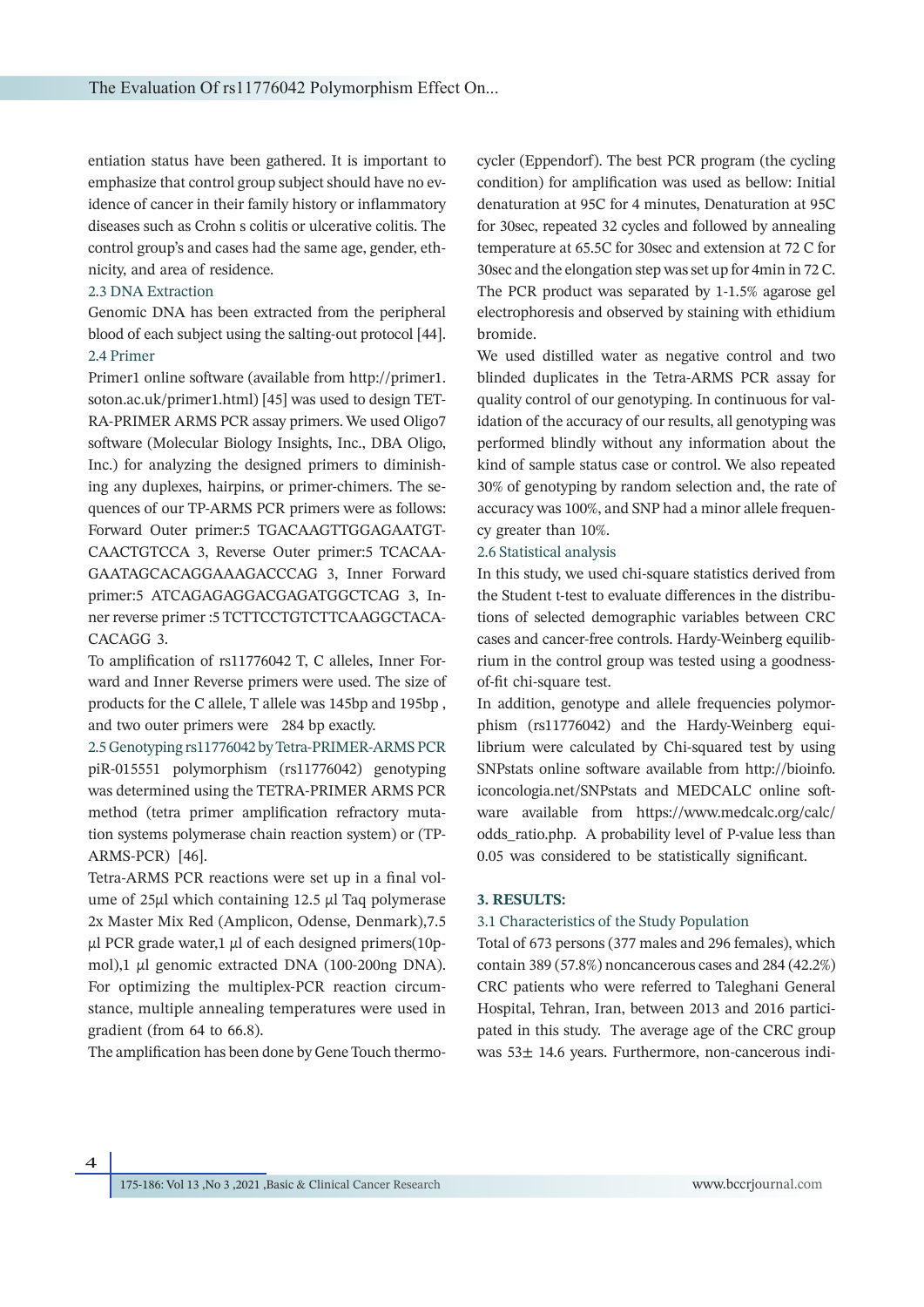viduals with the mean age of 50.2±15.2 years who didn't have any history of malignant or hereditary disease participated in this project as a control group. All participants included cases, and controls had a similar ethnicity (Iranian population).

The distribution of target characteristics of the controls and the cases are provided in Table 1. In the CRC group, 68% of patients had a primary tumor in the colon, and 21% had a rectal tumor, whereas 11% of CRC group had a tumor in their cecum, And in clinical staging of patients, 11% of them has stage1 , 54% stage II, 26% stage IIIC and 9% of them had TNM stage IV.

# 3.2 rs11776042 was genotyped successfully by Tetra-ARMS PCR

According to technical detail which was described in section 2.4, we used four designed primers and the best circumstance for applying multiplex PCR.

The three different genotypes, including TT, CC, and TC, were genotyped well .The frequency of the C allele was 63% in patients versus 62% in controls and , T allele frequency was 37% in patients versus 39% in controls .The genotypes frequency was 29% ,67% and 0.04% for C/C , C/T and T/T in controls , while there were 30% ,66% and

## 0.04% in patients.

#### 3.3 rs11776042 Polymorphism and Risk of CRC

We evaluated rs11776042 polymorphisms in piR-015551 and CRC risk in the Iranian population in recessive and dominant inheritance models.

We observed that rs11776042 C/T genotype (dominant model) didn't have any significant effect on the risk of CRC in the patients (p-value: 0.72, odds ratio (OR)=0.87(0.62-1.23), confidence interval (CI), 95%). Furthermore, the result suggested that there isn't any relation between recessive model (TT genotype) and CRC risk in participants (p-value: 0.81, odds ratio (OR)= 0.83 (0.37-1.87), confidence interval (CI), 95% (Table 2).

1-1.5% gel agarose electrophoresis image represent in figure 1. For validation of the accuracy of our results, all genotyping was performed blindly without any information about the kind of sample status case or control. We also repeated 30% of genotyping by random selection and the rate of accuracy was 100%.

At last our results suggested that there is a lack of association between rs11776042 (in piR-015551) genotypes and alleles with the CRC risk in the inheritance model in the Iranian population.



**Figure.1.** A representative 1% agarose gel electrophoresis for identification of the rs11776042 from piR-015551 gene. A:lane1:positive control,lane2&3:negative control,lane 4&5&6:heterozygote patients(CT genotype),lane7,8,9:homozygote patients(CC genotype),lane10:DNA Ladder100bp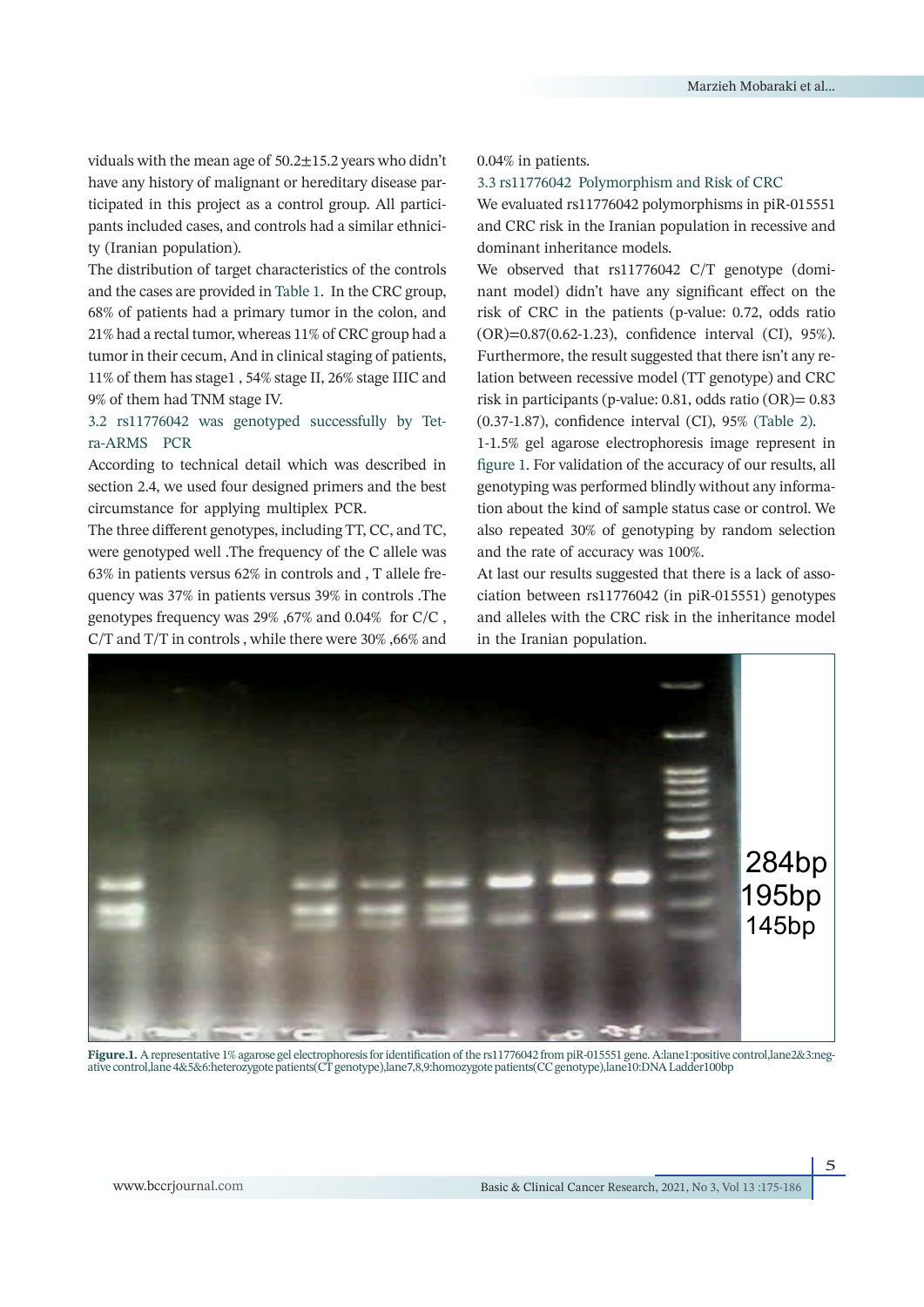| <b>Model</b> | <b>Genotype</b> | Control     | Case        | <b>OR (95% CI)</b>  | <b>P-Value</b> |
|--------------|-----------------|-------------|-------------|---------------------|----------------|
| Codominant   | C/C             | 107(27.5%)  | 85(29%)     | 1.00                |                |
|              | T/C             | 265(68.1%)  | 188(66.2%)  | $0.87(0.62 - 1.23)$ | 0.72           |
|              | T/T             | $17(4.4\%)$ | $11(3.9\%)$ | $0.83(0.37-1.87)$   |                |
| Dominant     | C/C             | 107(27.5%)  | 85(29%)     | 1.00                | 0.42           |
|              | $T/C-T/T$       | 282(72.5%)  | 199(70.1%)  | $0.87(0.62 - 1.22)$ |                |
| Recessive    | $C/C-T/C$       | 372(95.6%)  | 273(96.1%)  | 1.00                | 0.81           |
|              | T/T             | $17(4.4\%)$ | $11(3.9\%)$ | $0.91(0.42-1.98)$   |                |
| Overdominant | $C/C-T/T$       | 124(31.9%)  | 96(33.8%)   | 1.00                | 0.5            |
|              | T/C             | 265(68.1%)  | 188(66.2%)  | $0.89(0.66-1.24)$   |                |

**Table 2.** Allele and genotype frequencies of piR‐015551 (rs11776042) in patients with CRC and controls

Abbreviation: CI, confidence interval; OR, odds ratio.

#### **4. Discussion**

Discussion about the relation between small non-coding RNAs has significantly been studied in the field of cancer biology, pointing to determine new biomarkers in tumor formation. Through the non-coding RNAs group, the piRNAs are a novel subgroup, which seems to read carefully to reveal the role of piRNAs in carcinogenesis [47-50]. piRNAs or PIWI-interacting RNAs is familiar to the association with keeping the integrity of the genome, and, for many years hypothesizes that piRNAs expression limited to stem cells only [51-54] and Reproductive cells in mammals [55-57].

piRNAs participate in gene expression regulation in a transcriptional and post-transcriptional situation through epigenetic mechanisms [58-61].

Cheng et al. suggested that the abnormal regulation of piRNAs in gastric cancer leads to cell cycle arrest in gastric tumor cells [62,63]. There are not types of research investigating piRNA expression in various cancers, especially in CRC. Found three piRNAs that affect on gastric cancer (piR-48966, piR-49145, and piR-31335) by using next-generation sequencing (NGS) data [64].

Observed that patients who had been shown high expression level of piR-1245 had shorter overall survival, and in continuous they hypothesized that piRNAs could also dysregulated in CRC, so they observed that piRNAs could involve in CRC progression and development [65]. piRNAs play a vital role in the progression of bladder cancer [66]. Previously reported that the piRNA piR651 is over-expressed in several types of human cancer tissue, including gastric, lung, colon, breast, and multiple myeloma cancer tissues compared with paired adjacent normal tissues [67,68,69]. Furthermore, piR651 expression levels in gastric cancer tissues are associated with the tumor ‐ node ‐ metastasis (TNM) stage [70,71].

Newly, some piRNAs have been found to be dysregulated in tumour tissues, and piRNAs which involved in alterations play a crucial role in cancer cell proliferation, apoptosis, and metastasis, and possibly they can mention as an excellent prognostic and diagnostic biomarkers in the process of cancer development [72,73]. In the research study on breast cancer the results have shown that some piR-NAs indicated up and down regulation [74,75] (Table 3). Recently, piR-823 (DQ571031) was found to be up-regulated in CRC tissues[78]. Interestingly, piR-823 was also observed to be deregulated not only in tissue, but also in blood serum of patients with renal cell carcinoma [79] and gastric cancer [80].

Currently, next-generation sequencing (NGS) is widely used to identify known as well as novel piRNAs with deregulated expression in cancer. In 2013, Huang and colleagues [81] demonstrated that a wide variety of RNA species, including piRNAs, are embed in the circulating vesicles. This observation was confirmed three years later when Freedman and colleagues [82] found 144 different piRNAs to be stably present in human plasma. It seems that up today, only one study analyzed theexpression of circulating piRNAs in CRC [83]. They found significant deregulation of piR-019825 (DQ597218) in plasma samples of patients compared with healthy donors.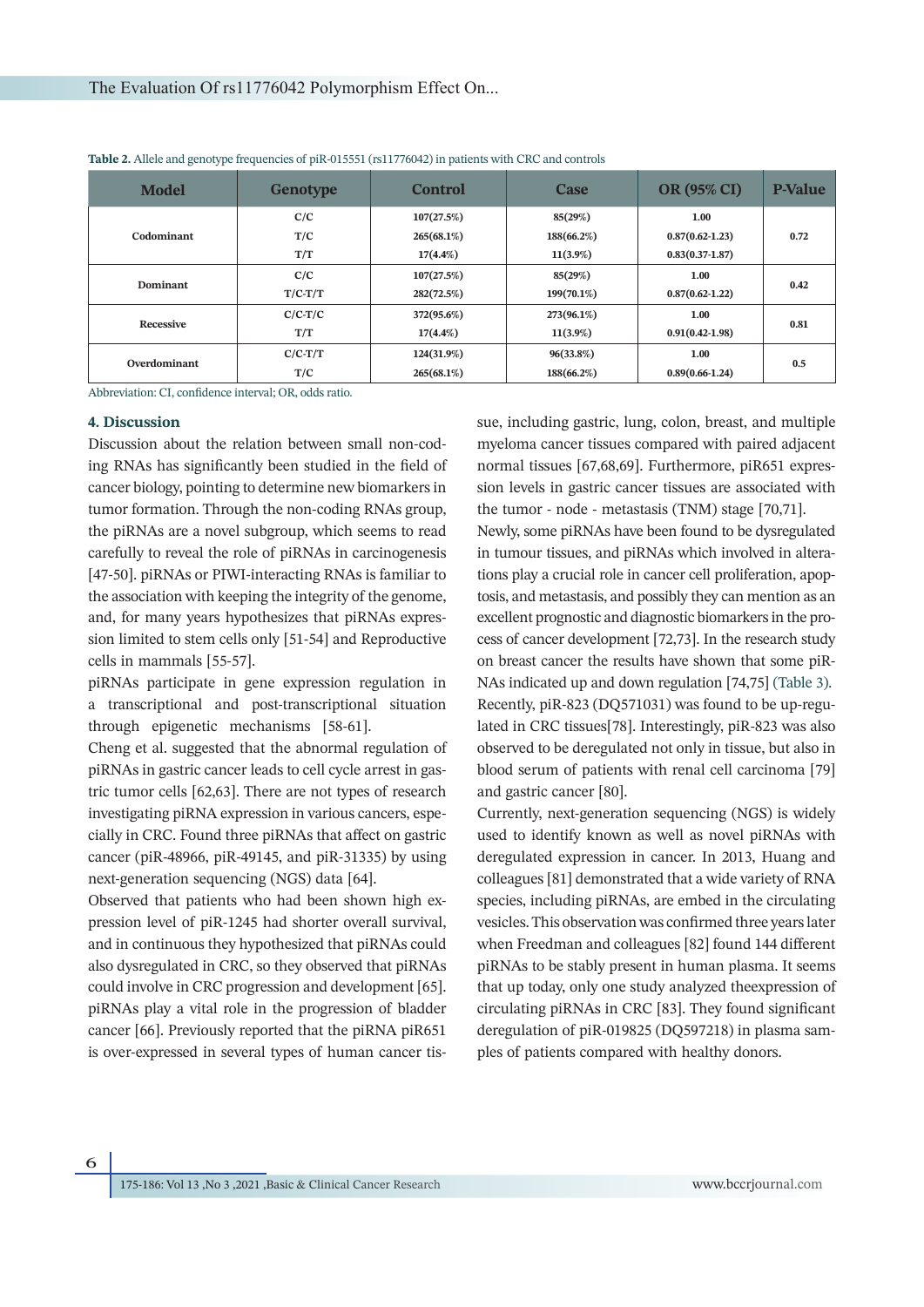In another study in the project on lung cancer piR‐55490 was down‐regulated, but piR‐651 indicated up‐regulation [84,85]. piR‐55490 induced the proliferation of lung cancer cells [85]. Researchers have been found that piR‐651 shown up‐regulation in tumour tissues, which is related to the state of metastasis. Demonstrated that piR59056, piR‐54878 and piR‐62701 are highly expressed in CRC either, and are associated with recurrence‐free survival [73].

Weng et alfound that piR‐823 participated in tumorogenesis in CRC by arising the HSF1 transcriptional activity [65].law PT reported that piR-Hep-1 indicated up-regulation in 46% of hepatocellular carcinoma tissues by deep sequencing of hepatocellular carcinoma [87]. In 2015, Chu and colleagues identified 7 common single-nucleotide polymorphisms in 9 known piRNAs. Further, they revealed that piR-015551 (DQ591252) may be generated from long noncoding RNA LNC00964-3, which is significantly down-regulated in CRC tissues and may be involved in disease development. In addition, observed that rs11776042 polymorphism in piR-015551 was associated with a decreased risk of CRC. This year, piR-25447 (DQ558335), piR-23992 (DQ556880), and piR-1043 (DQ540931) were found to be over expressed in tumor tissue compared with adjacent mucosa, whereas piR-28876 (DQ598676) was significantly under expressed. Furthermore, 27 piRNAs were deferentially expressed between adjacent tissue and CRC metastases [87]. Chu et al. found that piR‐015551 in LNC00964‐3 is significantly lower in CRC tissues. In the other hand, piR‐015551 expression level is associated with LNC00964‐3 in positive manner, shows that piR‐015551 possibly originates from LNC00964‐3, and maybe taking part in the CRC development [88]. On the other hand, they didn't see any apparent difference between the additive model when they tested the false discovery rate  $(p=140)$  and when they evaluated the association between rs11776042 in piR-015551 and clinicopathological characteristic of CRC in patients and case controls, they have seen that patients with colon cancer have low differentiated CRC. Haiyan Chu et al. demonstrated that the dominant model in rs11776042 in piR015551 has an noticeable effect on

#### CRC development.

Unfortunately, there is a few studies on the role of piR-NAs on CRC progression and development, but the recent studies have been shown that piRNAs and PIWI proteins could participate in CRC risk.

 In our case-control study, we assess the association between rs11776042 polymorphism in piR-015551 and CRC risk in the Iranian population. Our results suggested that, rs11776042 in piR-015551 C/T and T/T genotype didn't have any noticeable effect on CRC risk in our population. In addition, we didn't observe any relation between the recessive model of this piR-SNP and the risk of CRC in our participants.

To our knowledge, this project is the first research which is investigating the association between rs11776042 from piR-015551 and CRC initiation and progression in the Iranian population. According to the last research piR-SNPs could be used as a promising biomarkers, in a different kinds of cancer prediction. In the other hand, research on piR-SNPs in CRC risk is in very primary steps. It seems that we need more research to investigate the role of piR-SNPs on CRC risk in Iranian population too. Our findings provide novel insight about the role of this piR-SNP in CRC risk in Iranian population. However, we must emphasize that there are many limitations in our study. First of all, our project was done in one case-control study, so the results need to validate with another large project. The next point is that the sample was small and collecting more DNA samples from CRC patient in our population led to better evaluation of the association between the risk of CRC and rs11776042 genotypes from piR-015551 in Iranian population. However, we did not use any molecular, and biological techniques to investigate the primary mechanism between piR-015551 and CRC risk in our population, so additional functional assays should be done to indicate the active role of this piR-SNP in Iranian CRC risk and development.

In conclusion, our finding suggested that this single nucleotide polymorphism (rs11776042) in piR-015551 didn't have any association with CRC risk in the Iranian population. Additional studies should be done to confirm our findings.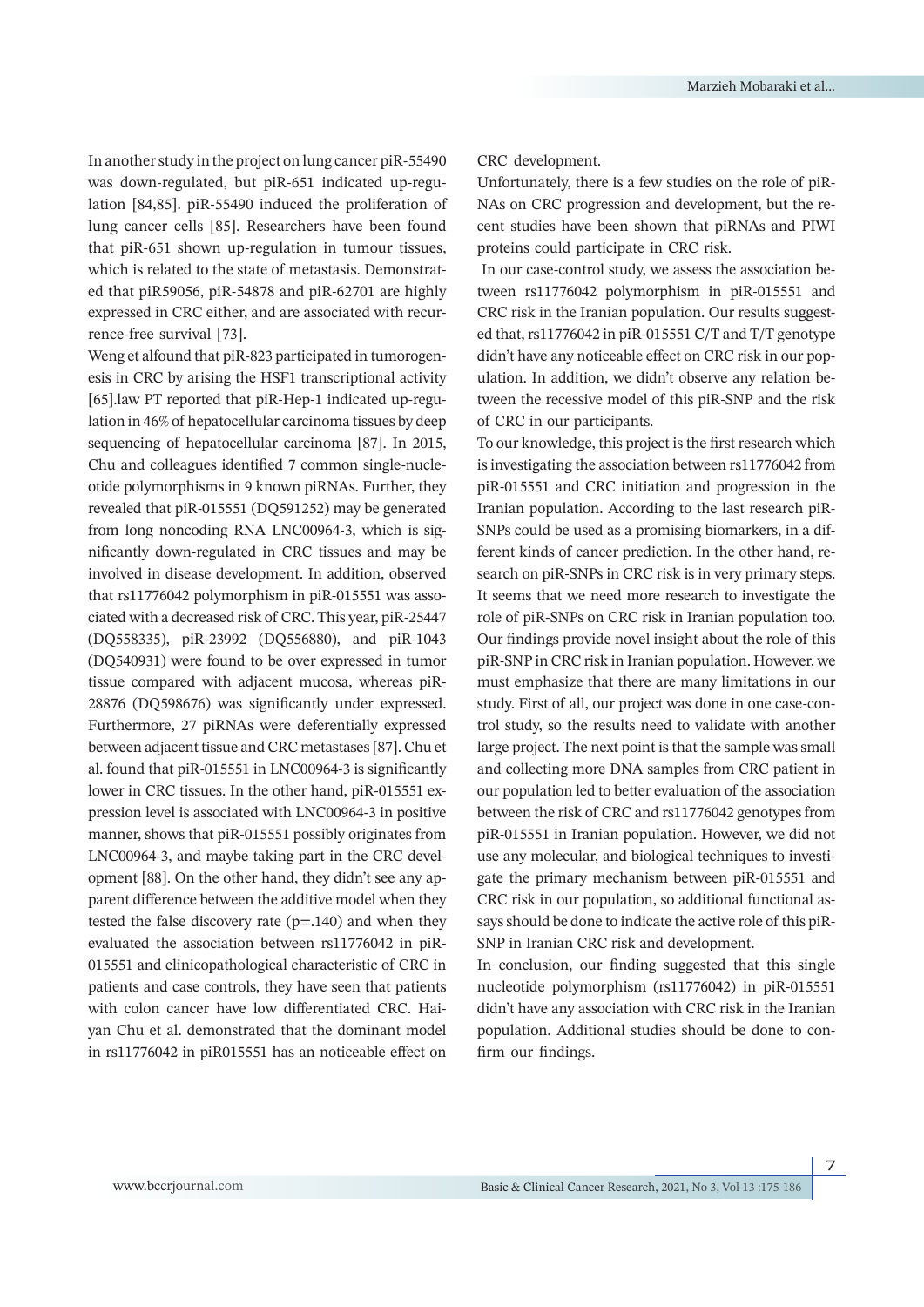#### **Disclosure:**

The authors declare no conflict of interest. Competing Interests: The authors declare there are no competing interests.

# **Ethics Statement:**

This study was approved by the ethics committee of Shahid Beheshti University of Medical Science (SBMU) and Taleghani General Hospital (Code IR.SBMU.RIGLD. REC.1396.182). Written informed consent was obtained from all the subjects who participated in this project.

#### **Author Contributions:**

-Marzieh Mobaraki:

-Study Design, Extraction of findings from original research articles, Data Collection, Lab working, manuscript writing

-Seyed Abdolhamid Angaji:

-Study Design, Manuscript writing, Manuscript Revision -Ehsan Nazemalhosseini-Mojarad:

-Study Design, Data collection, Statistical Analysis, Manuscript writing, Manuscript revision

-Hamid Asadzadeh Aghdaei:

- Study Design, Manuscript Revision, Final approval of the manuscript writing

# **Funding:**

Not applicable

# **Data Availability:**

All data generated or analyzed during this study are included in this published article

# **Acknowledgment:**

 This paper resulted from PhD thesis of Marzieh Mobaraki. The research has been supported by the Research Institute for Gastroenterology and Liver Diseases of the Shahid Beheshti University of Medical Sciences (Grant No. 989).

# **REFERENCES**

- Ferlay J, Soerjomataram I, Ervik M, Dikshit R, Eser S, 1. Mathers C, et al (2014). Cancer Incidence and Mortality Worldwide. International Agency for Research on Cancer, Int J Cancer.
- 2. Sung Hwan Cho, Jung Jae Ko, Jung Oh Kim, Young Joo Jeon, et al [2015].3'-UTR Polymorphisms in the MiRNA Machinery Genes DROSHA, DICER1, RAN, and XPO5 Are Associated with Colorectal Cancer Risk in a Korean Population. PLoS One Journal.
- Lee IM, Shiroma EJ, Lobelo F, Puska P, Blair SN, 3. Katzmarzyk PT (2012). Effect of physical inactivity on major non‐communicable diseases worldwide: an analysis of burden of disease and life expectancy. Lancet. 380(9838):219‐229
- Zhao Y, Du Y, Zhao S, Guo Z (2015). Single‐nucleo-4. tide polymorphisms of microRNA processing machinery genes and risk of colorectal cancer. Onco Targets Ther. 421‐425.
- 5. Zoratto F, Rossi L, Verrico M, et al [2014]. Focus on genetic and epigenetic events of colorectal cancer pathogenesis: implications for molecular diagnosis. Tumor Biol. 35(7): 6195‐6206.
- Prashanth Rawla , Prashanth Rawla .Prashanth 6. Rawla, etal (2019). Epidemiologyofcolorectal-cancer: incidence, mortality, survival, andriskfactors. Prz Gastroenterol.
- 7. Rebecca L. Siegel MPH, Kimberly D. Miller MPH, Ann Goding Sauer MSPH, Stacey A. Fedewa PhD, Lynn F. Butterly MD, Joseph C. Anderson MD, Andrea Cercek MD, Robert A. Smith PhD, Ahmedin Jemal DVM, PhD. Colorectal cancer statistics, 2020.
- 8. Howlader N, Noone A, Krapcho M, Miller D, Bishop K, Altekruse S, Kosary C, Yu M, Ruhl J and Tatalovich Z: SEER cancer statistics review. 1975-2013, National Cancer Institute; Bethesda, MD
- 9. Herszenyi L and Tulassay Z: Epidemiology of gastrointestinal and liver tumors. Eur Rev Med Pharmacol Sci. 14:249–258. 2010.PubMed/NCBI
- 10. Aravin A, Gaidatzis D, Pfeffer S, Lagos-Quintana M, Landgraf P, Iovino N, Morris P, Brownstein MJ, Kuramochi-Miyagawa S, Nakano T, et al: A novel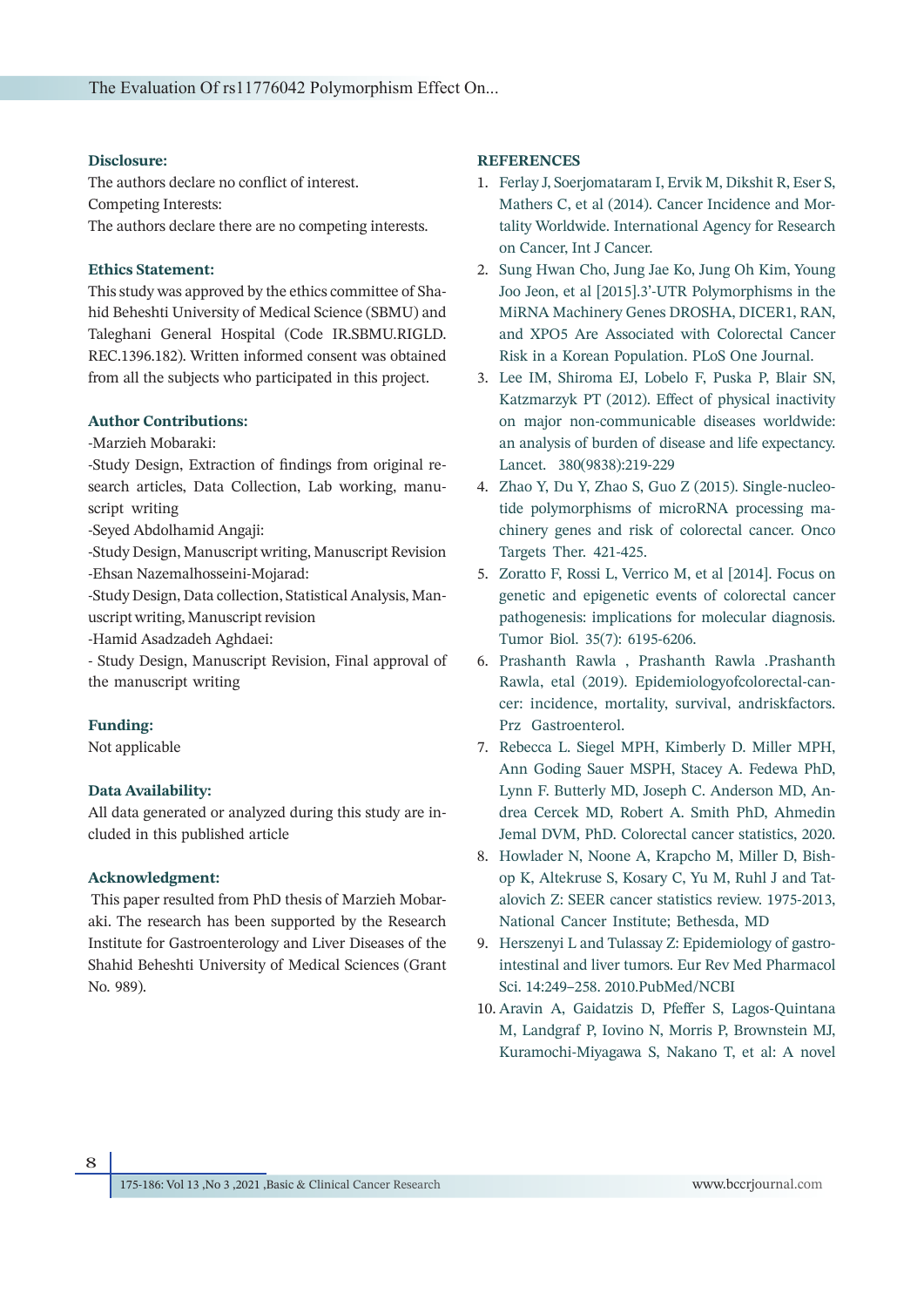class of small RNAs bind to MILI protein in mouse testes. Nature. 442:203–207. 2006. View Article : Google Scholar : PubMed/NCBI

- Girard A, Sachidanandam R, Hannon GJ and Carmell 11. MA: A germline-specific class of small RNAs binds mammalian Piwi proteins. Nature. 442:199–202. 2006. View Article : Google Scholar : PubMed/NCBI
- Aravin AA, Sachidanandam R, Bourc'his D, Schaefer 12. C, Pezic D, Toth KF, Bestor T and Hannon GJ: A piRNA pathway primed by individual transposons is linked to de novo DNA methylation in mice. Mol Cell. 31:785–799. 2008. View Article : Google Scholar : PubMed/NCBI
- 13. Aravin AA and Bourc'his D: Small RNA guides for de novo DNA methylation in mammalian germ cells. Genes Dev. 22:970–975. 2008. View Article : Google Scholar : PubMed/NCBI
- Wang H, Burnett T, Kono S, et al. Trans-ethnic ge-14. nome-wide association study of colorectal cancer identifies a new susceptibility locus in VTI1A (serial online). Nat Commun. 2014;5:4613.
- Esposito T, Magliocca S, Formicola D, Gianfrancesco 15. F. piR-015520 belongs to Piwi-associated RNAs regulates expression of the human melatonin receptor 1A gene [serial online]. PLoS One. 2011; 6:e22727.
- 16. Esposito T, Magliocca S, Formicola D and Gianfrancesco F: piR\_015520 belongs to Piwi-associated RNAs regulates expression of the human melatonin receptor 1A gene. PLoS One. 6:e227272011. View Article : Google Scholar : PubMed/NCBI
- 17. Vella S, Gallo A, Lo Nigro A, Galvagno D, Raffa GM, Pilato M and Conaldi PG: PIWI-interacting RNA (piRNA) signatures in human cardiac progenitor cells. Int J Biochem Cell Biol. 76:1–11. 2016. View Article : Google Scholar : PubMed/NCBI
- Law PT, Qin H, Ching AK, Lai KP, Co NN, He M, 18. Lung RW, Chan AW, Chan TF and Wong N: Deep sequencing of small RNA transcriptome reveals novel non-coding RNAs in hepatocellular carcinoma. J Hepatol. 58:1165–1173. 2013. View Article : Google Scholar : PubMed/NCBI
- Cheng J, Guo JM, Xiao BX, Miao Y, Jiang Z, Zhou H 19.

and Li QN: piRNA, the new non-coding RNA, is aberrantly expressed in human cancer cells. Clin Chim Acta. 412:1621–1625. 2011. View Article : Google Scholar : PubMed/NCBI

- 20. Huang G, Hu H, Xue X, Shen S, Gao E, Guo G, et al. Altered expression of piRNAs and their relation with clinicopathologic features of breast cancer. Clin Transl Oncol 2013; 15:563–8.
- Cheng J, Guo J-M, Xiao B-X, Miao Y, Jiang Z, Zhou H, 21. et al. piRNA, the new non-coding RNA, is aberrantly expressed in human cancer cells. Clin Chim. Acta 2011; 412:1621–5.
- 22. Ku H.-Y., Lin H. PIWI proteins and their interactors in piRNA biogenesis, germline development and gene expression. Nat. Sci. Rev. 2014;1:205–218.
- Chalbatani G.M., Dana H., Memari F., Gharago-23. zlou E., Ashjaei S., Kheirandish P., Marmari V., Mahmoudzadeh H., Mozayani F., Maleki A.R., et al. Biological function and molecular mechanism of piRNA in cancer. Pract. Lab. Med. 2019;13:e00113.
- Fonseca Cabral G., Azevedo Dos Santos Pinheiro J., 24. Vidal A.F., Santos S., Ribeiro-Dos-Santos Â. piRNAs in Gastric Cancer: A New Approach Towards Translational Research. Int. J. Mol. Sci. 2020;21
- 25. Saito K. The epigenetic regulation of transposable elements by PIWI-interacting RNAs in Drosophila. Genes Genet. Syst. 2013;88:9–17.
- 26. Siomi M.C., Sato K., Pezic D., Aravin A.A. PIWI-interacting small RNAs: the vanguard of genome defence. Nat. Rev. Mol. 2011;12:246–258.
- 27. Huang X.A., Yin H., Sweeney S., Raha D., Snyder M., Lin H. A Major Epigenetic Programming Mechanism Guided by piRNAs. Dev. Cell. 2013;24:502–516.
- 28. Robine N., Lau N.C., Balla S., Jin Z., Okamura K., Kuramochi-Miyagawa S., Blower M.D., Lai E.C. A Broadly Conserved Pathway Generates 3′UTR-Directed Primary piRNAs. Curr. Bio. 2009;19:2066–2076.
- 29. Watanabe T., Lin H. Posttranscriptional Regulation of Gene Expression by Piwi Proteins and piRNAs. Mol. Cell. 2014;56:18–27.
- 30. Rojas-Ríos P., Simonelig M. piRNAs and PIWI proteins: regulators of gene expression in development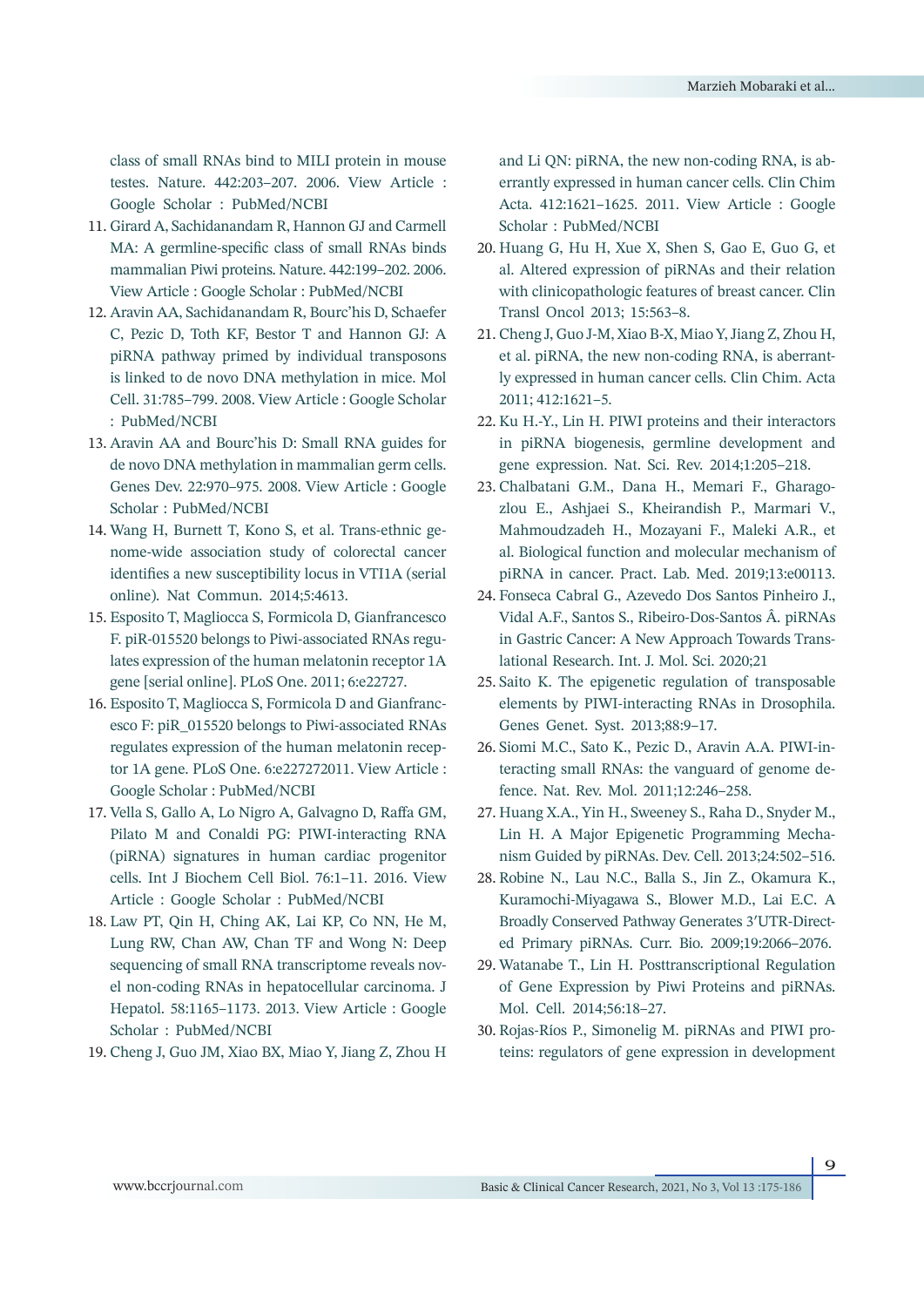and stem cells. Development. 2018;145:dev161786.

- Fathizadeh H., Asemi Z. Epigenetic roles of PIWI 31. proteins and piRNAs in lung cancer. Cell Biosci. 2019;9:102.
- 32. Hirotsugu Ishizu, 1,2 Haruhiko Siomi, 2 and Mikiko C. Siomi1,2,3,4Biology of PIWI-interacting RNAs: new insights into biogenesis and function inside and outside of germlines. Genes Dev. 2012 Nov 1; 26[21]: 2361–2373.
- 33. Guo B., Li D., Du L., Zhu X. piRNAs: biogenesis and their potential roles in cancer. Cancer Metastasis Rev. 2020.
- 34. Hyun S. Small RNA Pathways That Protect the Somatic Genome. Int. J. Mol. Sci. 2017;18:912.
- 35. Ross R.J., Weiner M.M., Lin H. PIWI proteins and PIWI-interacting RNAs in the soma. Nature. 2014;505:353–359.
- 36. Peng L., Song L., Liu C., Lv X., Li X., Jie J., Zhao D., Li D. piR-55490 inhibits the growth of lung carcinoma by suppressing mTOR signaling. Tumor Biol. 2016;37:2749–2756.
- Cheng J., Guo J.-M., Xiao B.-X., Miao Y., Jiang Z., 37. Zhou H., Li Q. piRNA, the new non-coding RNA, is aberrantly expressed in human cancer cells. Clin. Chim. Acta. 2011;412:1621–1625.
- Hashim A., Rizzo F., Marchese G., Ravo M., Taral-38. lo R., Nassa G., Giurato G., Santamaria G., Cordella A., Cantarella C., et al. RNA sequencing identifies specific PIWI-interacting small non-coding RNA expression patterns in breast cancer. Oncotarget. 2014;5:9901–9910.
- Huang G., Hu H., Xue X., Shen S., Gao E., Guo G., 39. Shen X., Zhang X. Altered expression of piRNAs and their relation with clinicopathologic features of breast cancer. Clin. Transl. Oncol. 2013;15:563–568.
- Martinez V.D., Enfield K.S.S., Rowbotham D.A., 40. Lam W.L. An atlas of gastric PIWI-interacting RNA transcriptomes and their utility for identifying signatures of gastric cancer recurrence. Gastric. Cancer. 2016;19:660–665.
- 41. O'Donnell KA, Boeke JD. Mighty PIWIs defend the germline against genome intruders. Cell.

2007;129:37-44.

- 42. Sai Lakshmi S, Agrawal S. piRNABank: a web resource on classified and clustered Piwi-interacting RNAs. Nucleic Acids Res. 2008;36:D173-D177.
- Chu H, Xia L, Qiu X, Gu D, Zhu L, Jin J, et al. Genet-43. ic variants in noncoding PIWI-interacting RNA and colorectal cancer risk. Cancer 2015; 121:2044–52.
- Miller SA, Dykes DD, Polesky HF [1988]. A simple 44. salting out procedure for extracting DNA from human nucleated cells. Nucleic Acids Res. 16[3]:1215‐1215.
- Ye S, Dhillon S, Ke X, Collins AR, Day IN [2001]. An 45. efficient procedure for genotyping single nucleotide polymorphisms. Nucleic Acids Res.29[17]: e88‐e88.
- 46. Girard A, Sachidanandam R, Hannon GJ, Carmell MA. A germline-specific class of small RNAs binds mammalian Piwi proteins. Nature.2006;442:199-202.
- 47. Vogelstein, B.; Papadopoulos, N.; Velculescu, V.E.; Zhou, S.; Diaz, L.A.; Kinzler, K.W. Cancer Genome Landscapes. Science 2013, 339, 1546–1558. (CrossRef)
- Assumpção, C.B.; Calcagno, D.Q.; Araújo, T.M.T.; 48. dos Santos, S.E.B.; dos Santos, Â.K.C.R.; Riggins, G. J.;Burbano, R.R.; Assumpção, P.P. The role of piRNA and its potential clinical implications in cancer. Epigenomics. 2015, 7, 975–984. (CrossRef)
- Fu, A.; Jacobs, D.I.; Zhu, Y. Epigenome-wide analysis 49. of piRNAs in gene-specific DNA methylation. RNA Biol.2014, 11, 1301–1312. (CrossRef) (PubMed)
- 50. Martinez, V.D.; Vucic, E.A.; Thu, K.L.; Hubaux, R.; Enfield, K.S.S.; Pikor, L.A.; Becker-Santos, D.D.; Brown, C.J.;Lam, S.; Lam, W.L. Unique somatic and malignant expression patterns implicate PIWI-interacting RNAs in cancer-type specific biology. Sci. Rep. 2015, 5, 10423. (CrossRef) (PubMed)
- 51. Saito, K. The epigenetic regulation of transposable elements by PIWI-interacting RNAs in Drosophila. Genes Genet. Syst. 2013, 88, 9–17. (CrossRef) (PubMed)
- Siomi, M.C.; Sato, K.; Pezic, D.; Aravin, A.A. PI-52. WI-interacting small RNAs: the vanguard of genome defence.Nat. Rev. Mol. 2011, 12, 246–258. (CrossRef) (PubMed)
- 53. Robine, N.; Lau, N.C.; Balla, S.; Jin, Z.; Okamura, K.;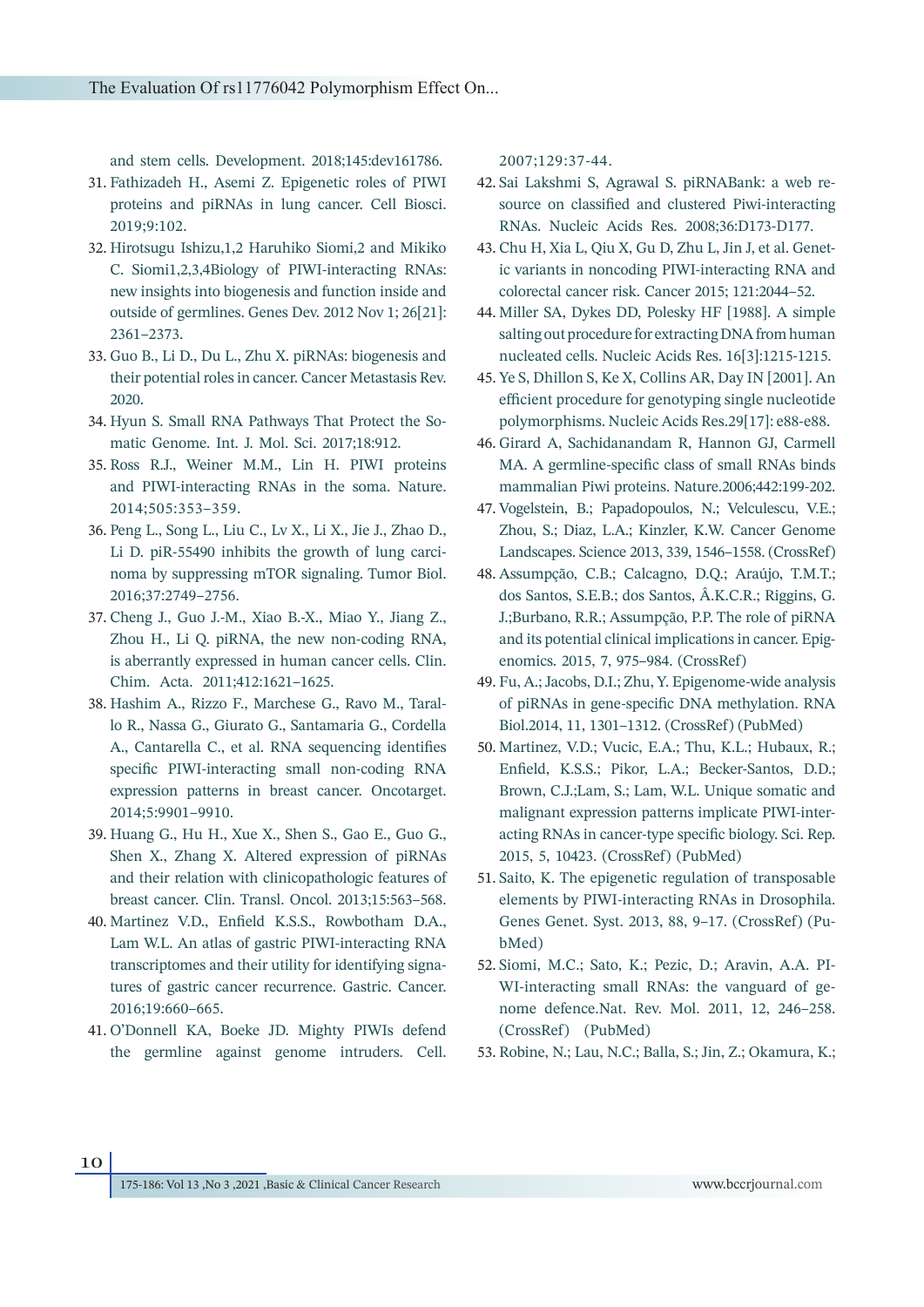Kuramochi-Miyagawa, S.; Blower, M.D.; Lai, E.C.A Broadly Conserved Pathway Generates 3 0 UTR-Directed Primary piRNAs. Curr. Bio. 2009, 19, 2066– 2076.[CrossRef

- 54. Weng, W.; Liu, N.; Toiyama, Y.; Kusunoki, M.; Nagasaka, T.; Fujiwara, T.; Wei, Q.; Qin, H.; Lin, H.; Ma, Y.;et al. Novel evidence for a PIWI-interacting RNA [piRNA] as an oncogenic mediator of disease progression,and a potential prognostic biomarker in colorectal cancer. Mol. Cancer 2018, 17. (CrossRef) (PubMed)
- 55. Ross, R.J.; Weiner, M.M.; Lin, H. PIWI proteins and PIWI-interacting RNAs in the soma. Nature 2014,505, 353–359. (CrossRef) (PubMed)
- 56. Ernst, C.; Odom, D.T.; Kutter, C. The emergence of piRNAs against transposon invasion to preservemammalian genome integrity. Nat. Commun. 2017, 8, 1411. (CrossRef) (PubMed)
- Chu, H.; Hui, G.; Yuan, L.; Shi, D.; Wang, Y.; Du, M.; 57. Zhong, D.; Ma, L.; Tong, N.; Qin, C.; et al. Identificationof novel piRNAs in bladder cancer. Cancer Lett. 2015, 356, 561–567. (CrossRef) (PubMed)
- Fonseca Cabral, G.; Azevedo Dos Santos Pinheiro, J.; 58. Vidal, A.F.; Santos, S.; Ribeiro-Dos-Santos, Â. PiR-NAs in Gastric Cancer: A New Approach Towards Translational Research. Int. J. Mol. Sci. 2020, 21. (CrossRef)(PubMed)
- 59. Watanabe, T.; Lin, H. Posttranscriptional Regulation of Gene Expression by Piwi Proteins and piRNAs. Mol. Cell 2014, 56, 18–27. (CrossRef)
- 60. Sato, K.; Siomi, M.C. The piRNA pathway in Drosophila ovarian germ and somatic cells. Proc. Jpn. Acad. Ser.B Phys. Biol. Sci. 2020, 96, 32–42. (CrossRef) (PubMed)
- Fagegaltier, D.; Falciatori, I.; Czech, B.; Castel, S.; 61. Perrimon, N.; Simcox, A.; Hannon, G.J. Oncogenictransformation of Drosophila somatic cells induces a functional piRNA pathway. Genes Dev. 2016, 30, 1623–1635.(CrossRef)
- Cheng, J.; Guo, J.-M.; Xiao, B.-X.; Miao, Y.; Jiang, Z.; 62. Zhou, H.; Li, Q. piRNA, the new non-coding RNA, is aberrantly expressed in human cancer cells. Clin. Chim. Acta 2011, 412, 1621–1625. (CrossRef) (Pu-

bMed)

- 63. Ishizu, H.; Iwasaki, Y.W.; Hirakata, S.; Ozaki, H.; Iwasaki, W.; Siomi, H.; Siomi, M.C. Somatic Primary piRNA Biogenesis Driven by cis-Acting RNA Elements and trans-Acting Yb. Cell Rep. 2015, 12, 429–440. (CrossRef)
- Tatiana Vinasco-Sandoval,1,† Fabiano Cordeiro 64. Moreira,1,2,† Amanda F. Vidal,1,† Pablo Pinto,1,2 André M. Ribeiro-dos-Santos,1 Rebecca L. S. Cruz,1 Gleyce Fonseca Cabral,1 Ana K. M. Anaissi,2 Katia de Paiva Lopes,1 Arthur Ribeiro-dos-Santos,1 Samia Demachki,2 Paulo Pimentel de Assumpção,2 Ândrea Ribeiro-dos-Santos,1,2 and Sidney Santos1,2,\*. Global Analyses of Expressed Piwi-Interacting RNAs in Gastric Cancer. Int J Mol Sci. 2020 Oct; 21[20]: 7656.P
- 65. Wenhao Weng, Na Liu, Yuji Toiyama, Masato Kusunoki, Takeshi Nagasaka, Toshiyoshi Fujiwara, Qing Wei, Huanlong Qin, Haifan Lin, Yanlei Ma, Ajay Goel1, Novel evidence for a PIWI-interacting RNA (piRNA) as an oncogenic mediator of disease progression, and a potential prognostic biomarker in colorectal cancer, Molecular Cancer (2018) 17:16.
- 66. Chu H, Hui G, Yuan L, et al. Identification of novel piRNAs in bladder cancer. Cancer Lett. 2015; 356:561- 567.50000-45- Cheng J, Deng H, Xiao B, et al. piR-823, a novel non-coding small RNA, demonstrates in vitro and in vivo tumor suppressive activity in human gastric cancer cells. Cancer Lett. 2012; 315:12-17.
- Cheng J Deng H, Xiao B, et al. piR-823, a novel 67. non-coding small RNA, demonstrates in vitro and in vivo tumor suppressive activity in human gastric cancer cells. Cancer Lett. 2012;315:12-17.
- 68. Cheng J, Guo JM, Xiao BX, et al. piRNA, the new non-coding RNA, is aberrantly expressed in human cancer cells. Clin Chim Acta.2011;412:1621-1625.
- 69. Yan H, Wu QL, Sun CY, et al. piRNA-823 contributes to tumori-genesis by regulating de novo DNA methylation and angiogenesis in multiple myeloma. Leukemia. 2015;29:196-206.
- 25. Cui L, Lou Y, Zhang X, Zhou H, Deng H, Song H, 70.Yu X, Xiao B, Wang W and Guo J: Detection of circulating tumor cells in peripheral blood from patients